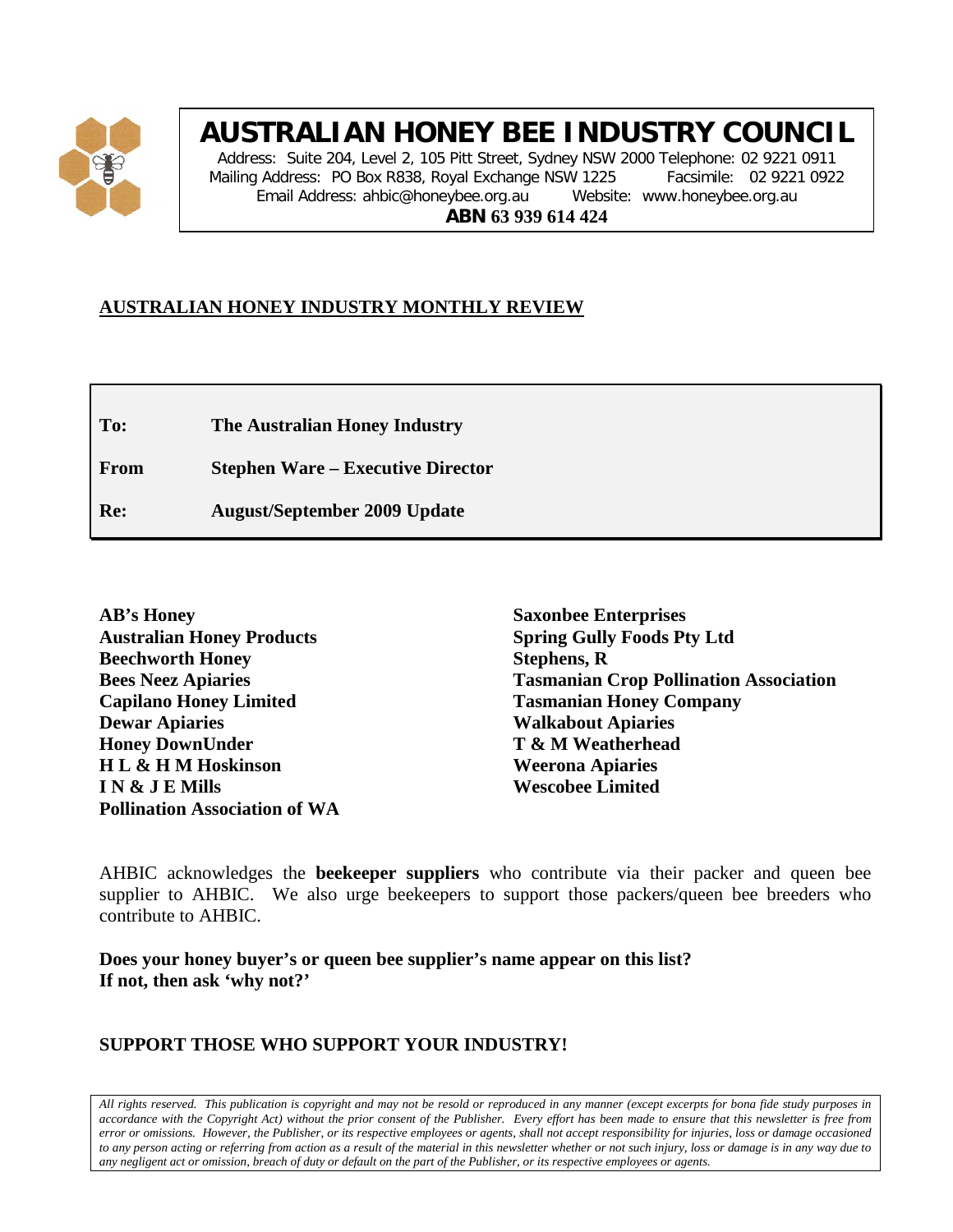# **NOTICE OF MEETING**

*Reconvened Annual General Meeting – 12 October 2009*

- 1. Notice is hereby given that the a re-convened Annual General Meeting of the Australian Honey Bee Industry Council Inc is to be held on **Monday 12 October 2009** commencing at 11:00am.
- 2. The meeting is to be held at Quality Hotel, Melbourne Airport, 265 Mickleham Road, Tullamarine Victoria.
- 3. Enclosed is the Agenda for the above meeting.
- 4. The proposed changes to the Constitution are included. Also a Draft Constitution is now available for viewing on the AHBIC website [www.honeybee.org.au.](http://www.honeybee.org.au/) Delegates will be sent under separate cover their a copy of the Draft Constitution
- 5. In addition to the Constitutional changes there will also be a resolution pertaining to the ongoing funding of the organisation.
- 6. Should you seek any further information or require clarification on the issues raised please contact me.
- 7. Observers are welcome please advise the AHBIC office if you wish to attend by Monday 28 September 2009 as we will need to cater for the event.

\_\_\_\_\_\_\_\_\_\_\_\_\_\_\_\_\_\_\_\_\_\_\_\_\_\_\_\_\_\_\_\_\_\_\_\_\_\_\_\_\_\_\_\_\_\_\_\_\_\_\_\_\_\_\_\_\_\_\_\_\_\_\_\_\_\_\_\_\_\_\_\_\_\_\_\_\_\_\_\_\_\_\_\_\_\_

**Stephen Ware Executive Director**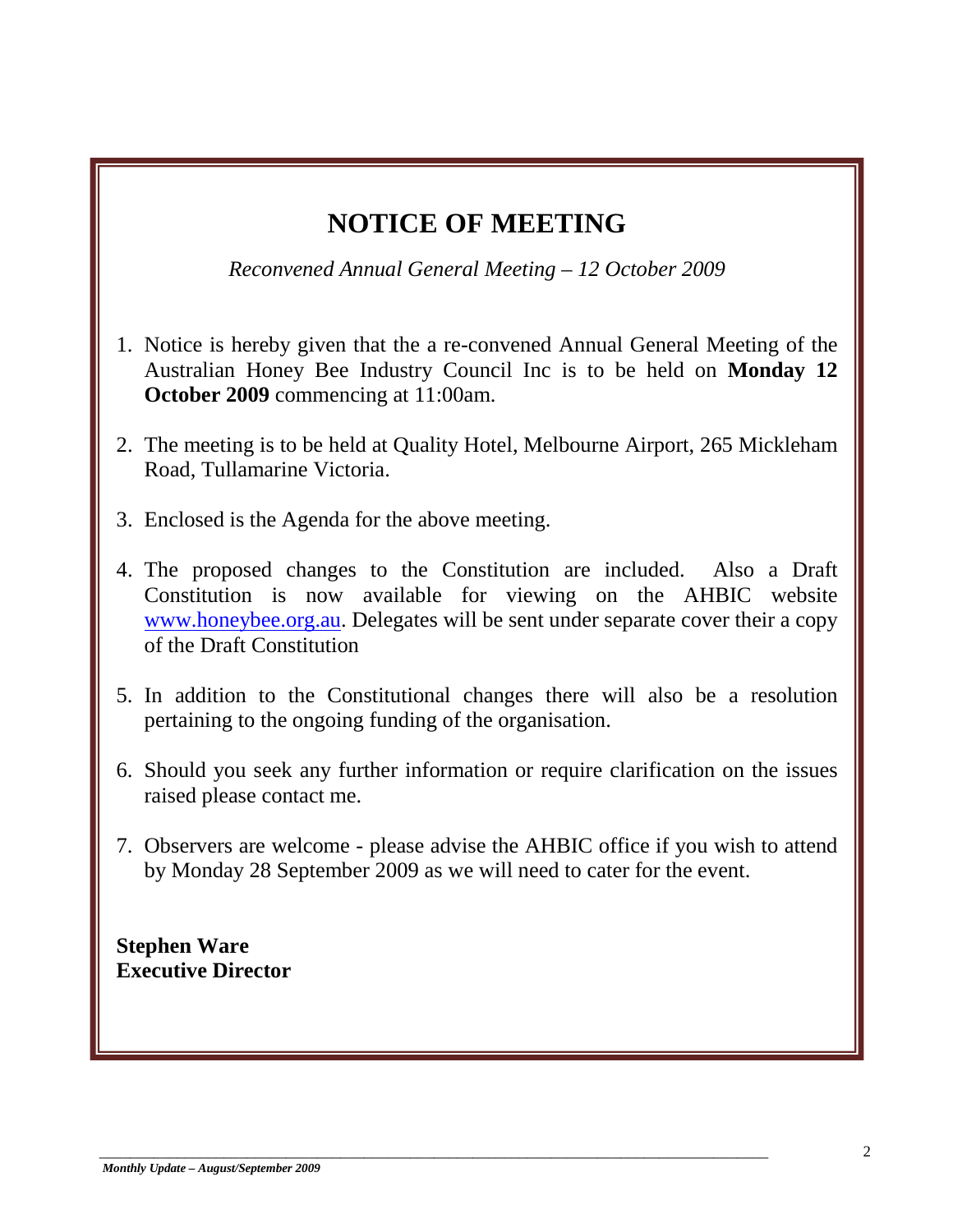# AUSTRALIAN HONEY BEE INDUSTRY COUNCIL INC.

Re-convened Annual General Meeting to be held at Quality Hotel, Melbourne Airport, 265 Mickleham Road Tullamarine Victoria on 12 October 2009 commencing at 11:00am

# **AGENDA**

#### **Attendees:**

- 12 Delegates from Federal Council of Australian Apiarists Associations
- 3 Delegates from Honey Packers and Marketers Association
- 2 Delegates from National Council of Crop Pollination Associations
- 2 Delegates from Australian Queen Bee Breeders Association

#### **1. Opening**

**2. Apologies**

#### **3. Consideration of Constitutional Changes**

In accordance of Section 19 of the AHBIC Constitution notice is hereby given of the Association's intent to amend its constitution.

Member Associations should empower their delegate to vote on and /or amend any proposed constitutional changes that may be put forward.

Member Associations should formulate their views and make known their wishes to their elected AHBIC Delegates.

#### **4. AHBIC Funding**

#### **5. Election of Office Bearers**

**Chairperson Deputy Chairperson**

## **6. Election of Executive Board Members**

#### **7. Operation and Appointment of Committees**

- 7.1 Disease & Quarantine
- 7.2 Education
- 7.3 Resource
- 7.4 Food Safety and Prevention of Residues
- 7.5 Other committees as per conference decisions

\_\_\_\_\_\_\_\_\_\_\_\_\_\_\_\_\_\_\_\_\_\_\_\_\_\_\_\_\_\_\_\_\_\_\_\_\_\_\_\_\_\_\_\_\_\_\_\_\_\_\_\_\_\_\_\_\_\_\_\_\_\_\_\_\_\_\_\_\_\_\_\_\_\_\_\_\_\_\_\_\_\_\_\_\_\_

#### **8 Meeting Close**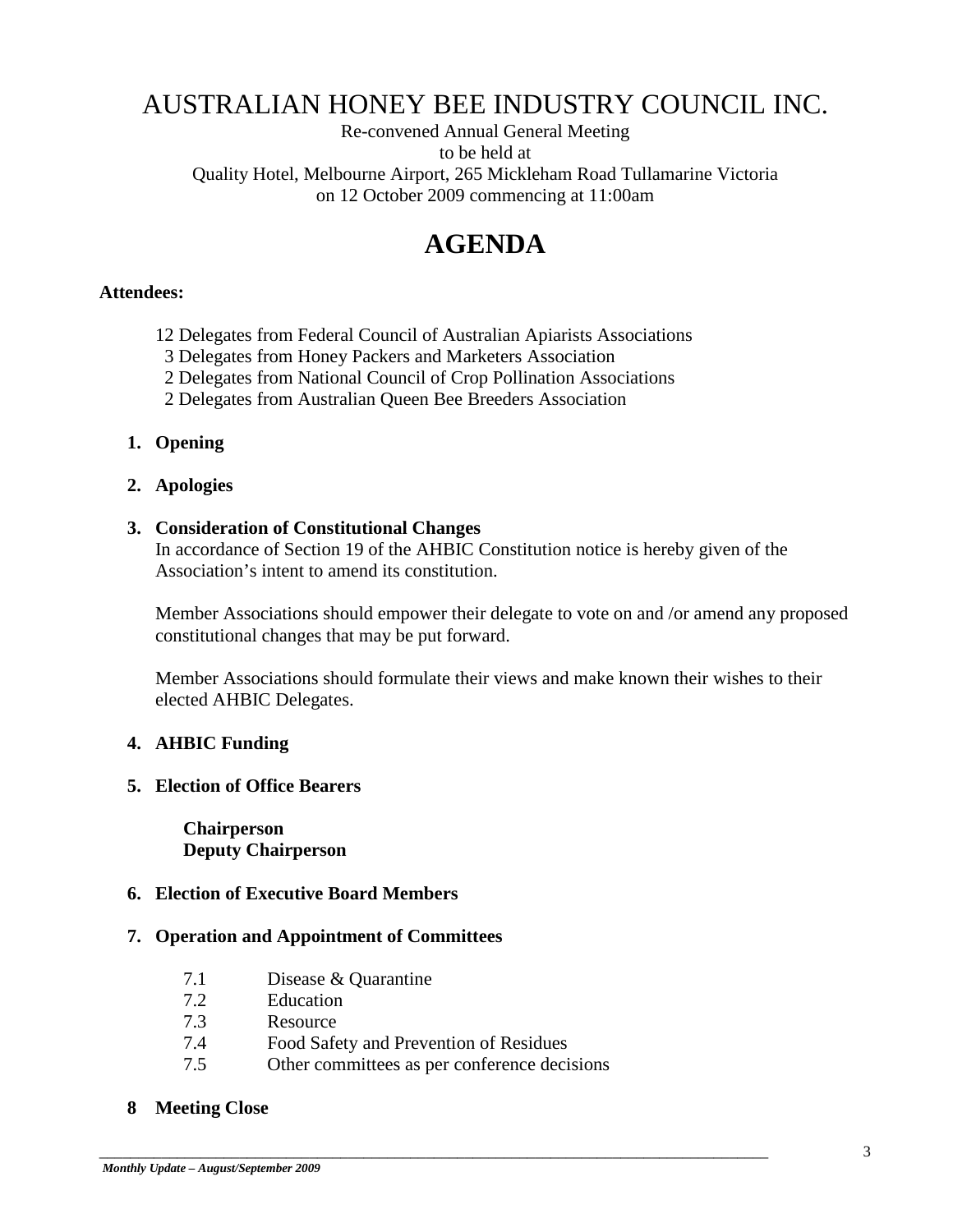#### **PROPOSED RESOLUTIONS**

- 1. The Definition Section is altered to include the definition of a General Resolution and an Associate Member.
- 2. That Section 4.1, 4.2 & 4.3 of the AHBIC Constitution be amended to delete FCAAA and replace it with the six beekeeping associations.
- 3. That Section 4.1, 4.2 & 4.3 be amended to include an Associate member as defined in Section 3.1 and a representative of the non-commercial beekeeping sector.
- 4. Section 4.8 is amended to clarify the use of Proxies at Council meetings and to limit their use to one (1) per person.
- 5. That Section 4.9 is added to allow for the election of a non-commercial beekeeping sector representative (at the discretion of the AHBIC Executive) and Section 4.10 to allow for an Associate member.
- 6. That Section 5.1 is amended to allow for the Council from time to time to implement regulations and to suspend such standing orders to allow members of industry to move, second and debate resolutions.
- 7. A new Section 5.1.2 has been added to allow for member organisations to receive Agendas and to send, at their own expense, a representative to attend AHBIC Executive Committee meetings.
- 8. That Section 5.2 is amended to allow for the Chairperson of AHBIC to be elected for two (2) years at each bi-annual Annual General Meeting.
- 9. That Section 5.2.4 be amended to allow for any financial member (of two years standing) of a member association as named in the Constitution to be eligible for nomination and election to the AHBIC Executive Committee of Management, including the offices of Chairperson and Deputy Chairperson. It also ensures that anyone sitting around the table is a full contributor to AHBIC as defined in Section 5.24 (b).
- 10. Section 5.3.1 is amended such that the Deputy Chairperson is elected from the floor for two (2) years in the alternate year to the election of the Chairperson.
- 11. That Section 5.4 be amended to allow for an Executive Committee of six (6) persons comprising the Chairperson, Deputy Chairperson and four (4) committee members appointed at the Annual General Meeting.
- 12. That Section 5.5 is amended to allow for the Chairperson and Deputy Chairperson to be elected for a term of two (2) years running alternatively. The first year being the election of Chairperson and the next two Executive Members being determined by the highest recorded votes being for a biannual term.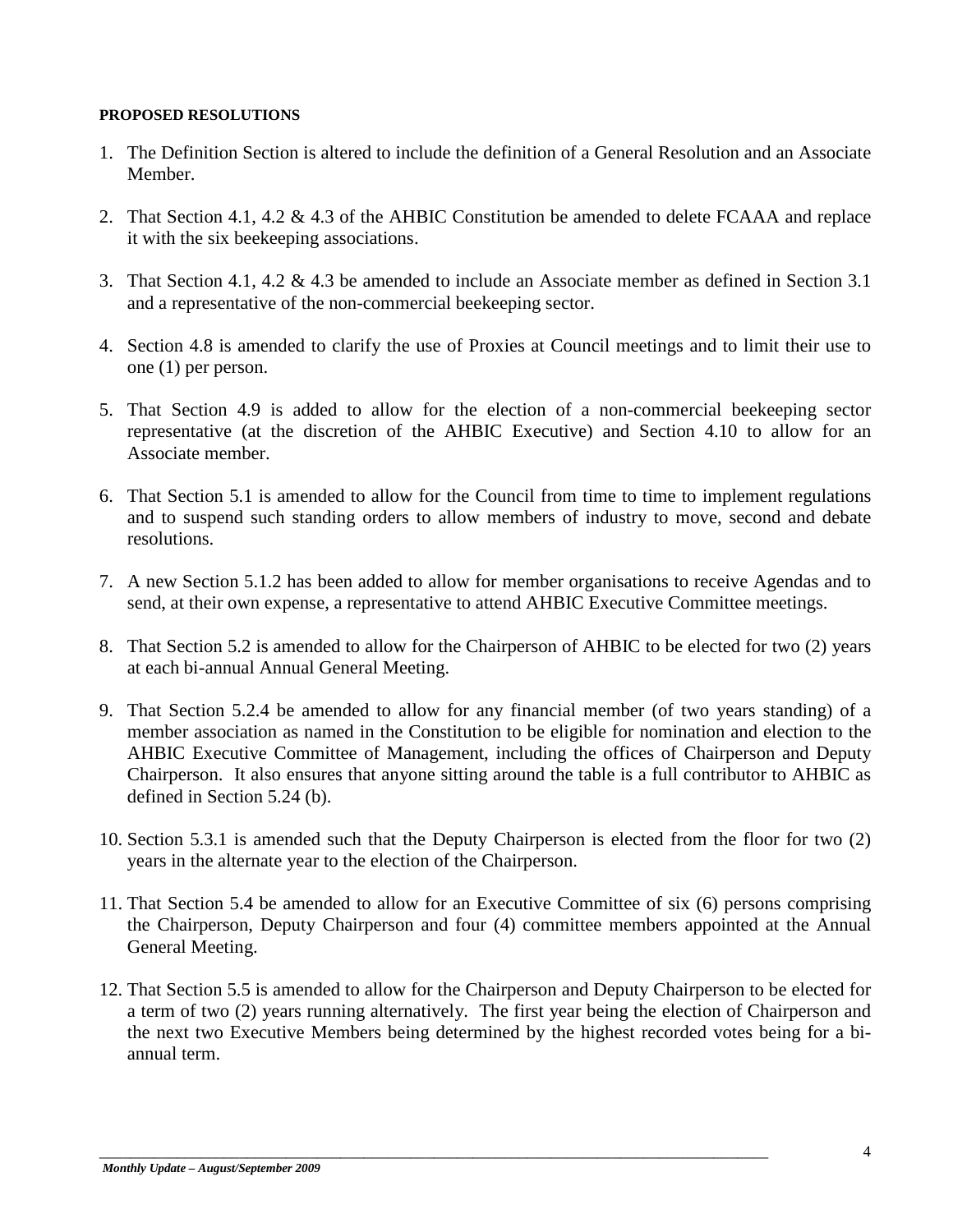- 13. That Section 5.6 is amended to allow for candidates for the election of positions on the AHBIC Executive Committee, including the Chairperson and Deputy Chairperson be elected from the floor of the Annual General Meeting.
- 14. A new Section 5.7 has been added.
- 15. That Section 7.1 is amended to allow other sources of funding of the peak body.
- 16. That Section 8.2 is amended to allow for vacancies between Annual General Meetings to be filled by postal vote.
- 17. That Section 12.3 is amended to allow for the majority of votes to pass an ordinary resolution at Council Meetings and Executive Meetings.
- 18. That Section 19 be amended to allow the Constitution be changed by a two thirds majority instead of the existing three quarters.
- 19. That Annexure 1 and 2 be deleted.

## **PROPOSED RESOLUTION**

**"That the above changes to the AHBIC Constitution be adopted in accordance with Section 19 of said Constitution."**

## **MOVED: SECONDED:**

# **EFFECT OF RESOLUTIONS**

- 1. The effect of this change is to clarify the definition of an Ordinary and General Resolution and to add the new category of Associate Member.
- 2. FCAAA is replaced by six beekeeping associations this is consistent with the AHBIC Review.
- 3. The effect is to add the category of Associate member and the non-commercial beekeeping sector. This allows all members of industry to sit around the table.
- 4. The effect of this is to clarify the use of Proxies and to limit their use to one (1) per person.

\_\_\_\_\_\_\_\_\_\_\_\_\_\_\_\_\_\_\_\_\_\_\_\_\_\_\_\_\_\_\_\_\_\_\_\_\_\_\_\_\_\_\_\_\_\_\_\_\_\_\_\_\_\_\_\_\_\_\_\_\_\_\_\_\_\_\_\_\_\_\_\_\_\_\_\_\_\_\_\_\_\_\_\_\_\_

5. That there is an election of a non-commercial beekeeping representative. This allows for the industry to pursue the introduction of a hive levy which will necessitate the non-commercial sector having the ability to put their views forward. It also allows for the introduction of an Associate member to ensure all voices are heard at AHBIC Council meetings.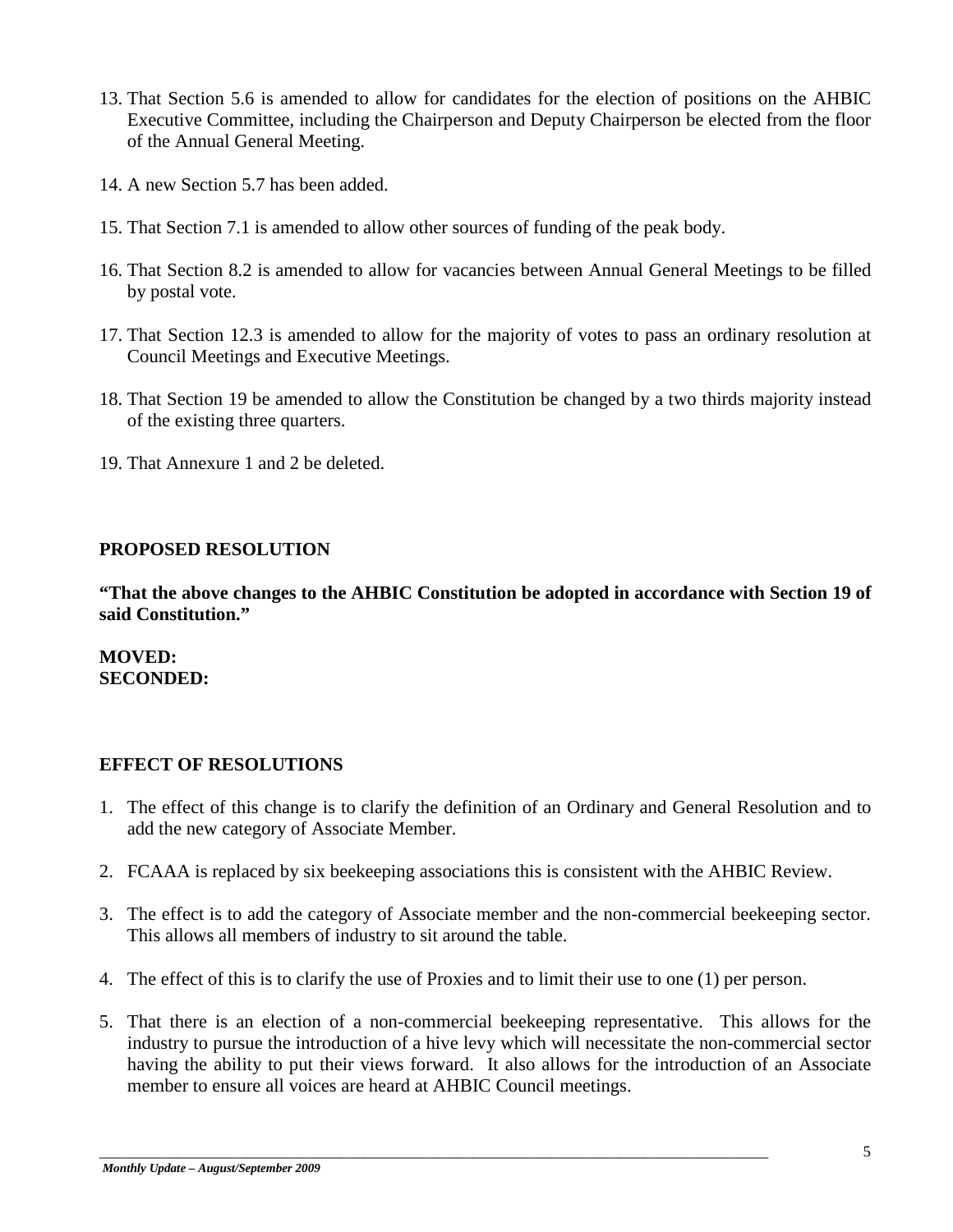- 6. This is to allow non members of council from time to time to move, second and debate resolutions should AHBIC wish to adopt a 'Conference' style structure in the future.
- 7. The effect of this is to allow member organisations to nominate a representative person to attend any AHBIC Executive meeting and to address it at the invitation of the Chair. It also has the effect of removing the suggestion that AHBIC is a closed shop.
- 8. This allows for the election of a Chairperson for two years at each bi-annual AGM again consistent with the Review's recommendation that AHBIC move towards two year terms for the Executive Committee.
- 9. This allows for any financial member (of 2 years standing) to be eligible for nomination and election. It also ensures that anyone sitting around the table is a full contributor to AHBIC and are paying their contributions in direct relationship to the volume/size of their enterprise.
- 10. This allows for the election of the Deputy Chairperson from the floor for two (2) years in the alternate year to the election of the Chairperson.
- 11. The Executive Committee to consist of six (6) persons. This reduces the existing Executive to six whilst allowing the direct election of Executive members.
- 12. This allows for the Chairperson and Deputy Chairperson to be elected for two (2) years running alternatively. It also allows for the remaining two Executive members to be decided by the highest recorded votes.
- 13. All candidates for elections will be elected from the floor of the Annual General Meeting. This is a procedural resolution only.
- 14. This introduces a rule preventing an Executive Member for serving longer than six (6) consecutive years but does not prevent a member from seeking re-election by standing down.
- 15. This allows for other sources of funding for the peak body. This is a procedural resolution only.
- 16. This allows for vacancies between AGMs to be filled by postal vote. This is a procedural resolution only.
- 17. This allows for a majority of votes in favour to carry a resolution at Council Meetings and Executive Meetings.
- 18. This allows the Constitution to be changed by two thirds rather than three quarters.

\_\_\_\_\_\_\_\_\_\_\_\_\_\_\_\_\_\_\_\_\_\_\_\_\_\_\_\_\_\_\_\_\_\_\_\_\_\_\_\_\_\_\_\_\_\_\_\_\_\_\_\_\_\_\_\_\_\_\_\_\_\_\_\_\_\_\_\_\_\_\_\_\_\_\_\_\_\_\_\_\_\_\_\_\_\_

19. Annexure 1 and 2 are deleted as they really served no useful purpose and this can be achieved by a resolution of Council and relevant contracts with appropriate parties.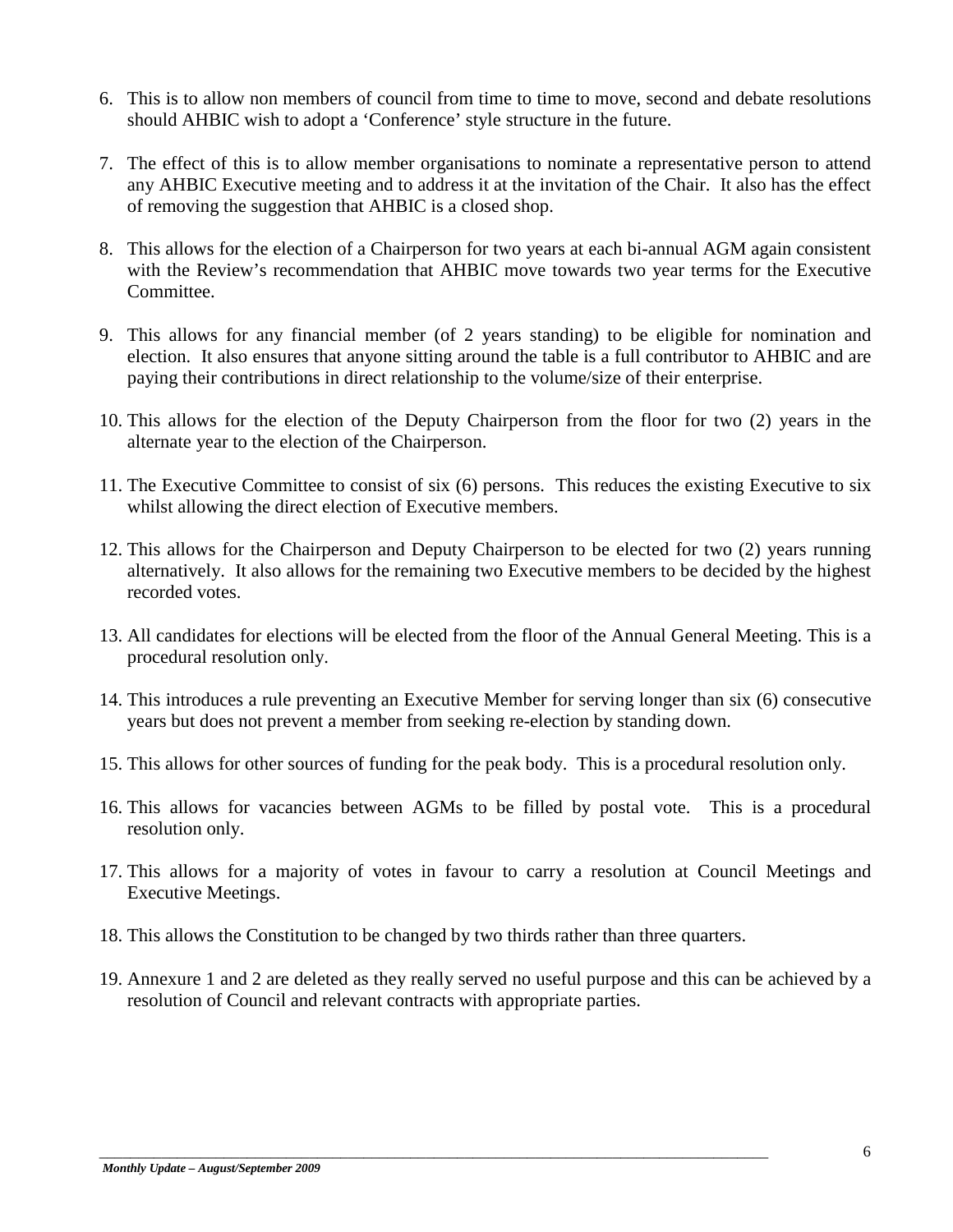# **AUSTRALIAN QUEEN BEE BREEDERS' ASSOCIATION**

The season ahead for queen breeders is looking better and better. Good rains earlier in the year have set good budding in queen breeding areas.

Beekeepers are reminded that they need to get their orders in fast as spring is always the busiest time. Everyone wants queens at the same time. There are only so many queens that can be produced at any given moment.

Queen Breeders experienced increased orders with the USA earlier in the year. Local orders are usually filled before taking on export orders so the sooner your breeder knows your requirements the sooner you can go down in his order book.

Denis and Margaret Kidd have sold Denmar Apiaries to one of their experienced workers. We welcome Michael and Crystal Kiem into the Queen Breeding Industry.

*Paula Dewar* **President**

# **YOUNG AI QUEENS AVAILABLE FROM AQBBP**

After several years of operations, the Australian Queen Bee Breeding program (AQBBP), run by the Australian Queen Bee Breeding Group (AQBBG) has been looking at the uptake of queen bees from the program. To date the number of evaluated queen bees sold has not been very high.

The AQBBG has asked questions of many queen bee breeders and beekeepers and the feedback has been that the evaluated queens that they purchased did not have a very long serviceable life. This is understandable as the queens, when purchased, are normally 12 months old and have been through a vigorous evaluation regime.

So, in response to the feedback, the AQBBP is offering AI queens bees for sale that have been inseminated from the top lines with pooled semen. These will be young queen bees which have not been evaluated. This will mean that they should live for a reasonable time. The AQBBP will have young AI queen bees available that you can choose the line that you wish and these will be inseminated with pooled semen.

The cost for these young unevaluated AI queen bees will be \$500. There is no GST on this amount as the AQBBG is not registered for GST. There is the possibility that you can have a particular line inseminated with the drones of your choice of lines but a price for this would need to be negotiated.

Performance data that has been gathered on the lines will be made available on the AHBIC website under Queen Breeding Program. It is hoped to have this in place shortly so you can consult this data to help in your selection of which line you would like to purchase.

Orders will need to be placed by 30 September, 2009. However, there will be some extra queen bees inseminated from some of the top lines and these will be available later if you do not get your order in by 30 September 2009.

If you have any questions re purchasing a young unevaluated AI queen, please contact the Secretary, Trevor Weatherhead, on 07 5467 2135 or email at [queenbee50@bigpond.com](mailto:queenbee50@bigpond.com)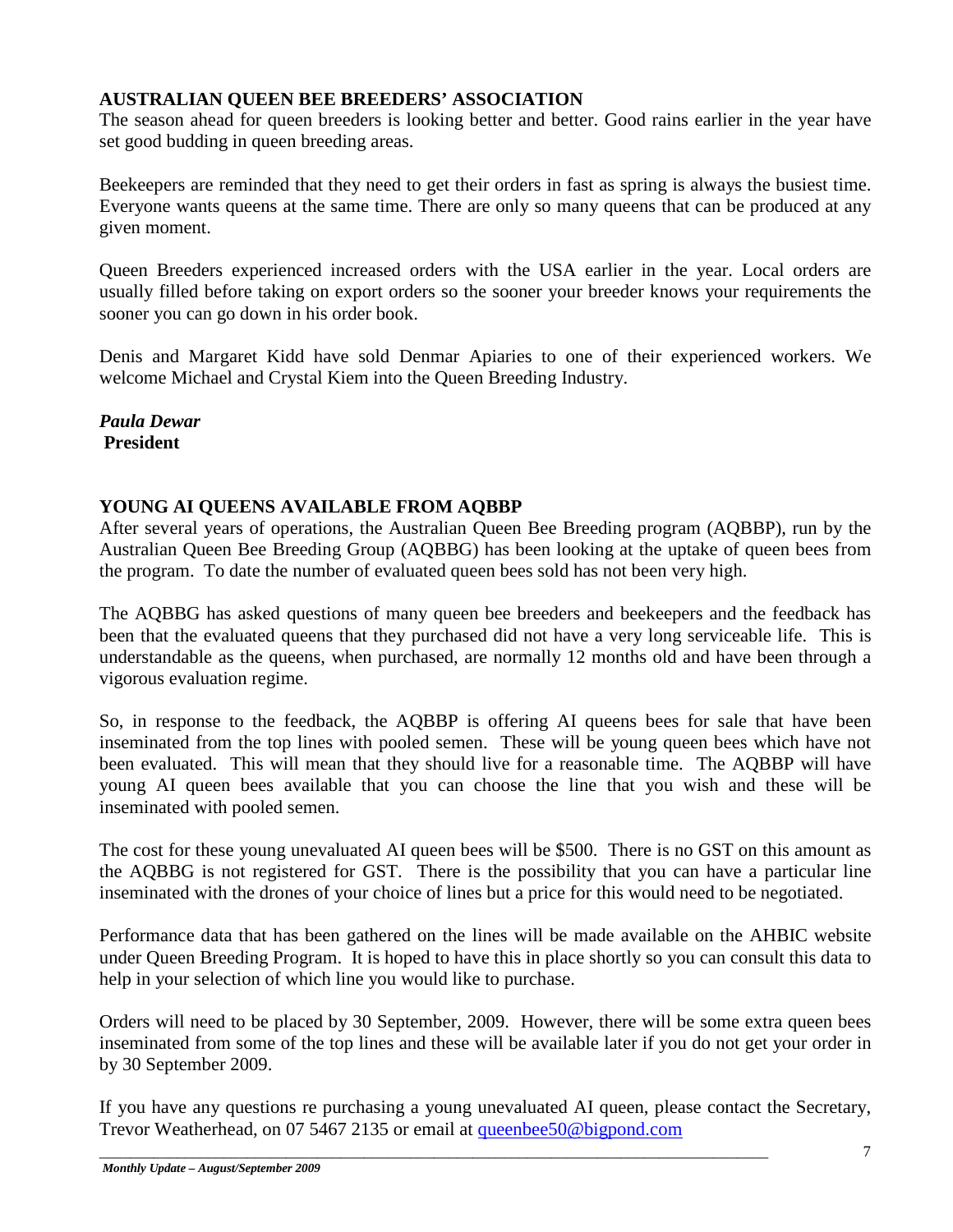# **CANADIAN HONEY COUNCIL RESTRUCTURE**

We have been through a restructure and Canadian Honey Council (CHC) is now an organization of organizations. Our members are the seven (7) provincial associations and the co-op packer, BeeMaid honey. There are nine (9) voting members because Alberta has two votes. One voting director is allowed for every 150,000 colonies so if any other provinces reach more than 150,000 colonies they can apply for a second voting director.

Our funding comes from the provincial associations, based on a formula that has been agreed to by them all. It is \$7,500 for the basic fee plus 0.12 cents per hive. The hive count is obtained from the official figures published by Statistics Canada for the previous year, so no-one can argue about the number.

We send an invoice to the associations and they have the flexibility of charging their members whatever amount in whatever way they choose, to raise the money. Each province is different. Some have commissions so only the commercial beekeepers pay. Others have a large number of hobbyists and they have kept the fee low for them but high for commercial members.

There is an annual budget shortfall of about \$50,000 which we make up with sponsorship and product sales. So far it has worked out well.

We have no levy on imported honey. It would be nice but our beekeepers are not ready to go with a mandatory levy inside Canada which would be required if we want to charge a levy on imported honey.

# *Heather Clay* **Chief Executive Officer**

# **APIS CERANA UPDATE**

There has been plenty of action over the past fortnight. The phone hook-up occurred on Friday 21 August, 2009.

Since the last Advice, on 11 August bees were found foraging at the Cairns Golf Club. The next day the nest was found at the golf course. This was IP39.

On Monday 17 August, there was swarm of bees reported from Mareeba. They were killed and the next day they were identified as cerana. This was IP40. This is about 30 kilometres in a straight line from the nearest cerana in the Cairns area. Subsequent surveillance has found more foraging and they are beelining to find the nest.

On Tuesday 18 August, a report of bees at the Gordonvale State School turned out to be cerana and was killed. This was IP41.

On Friday 21 August, there was report of bees in a letterbox at Whitfield, a Cairns suburb. This turned out to be cerana and is IP42.

\_\_\_\_\_\_\_\_\_\_\_\_\_\_\_\_\_\_\_\_\_\_\_\_\_\_\_\_\_\_\_\_\_\_\_\_\_\_\_\_\_\_\_\_\_\_\_\_\_\_\_\_\_\_\_\_\_\_\_\_\_\_\_\_\_\_\_\_\_\_\_\_\_\_\_\_\_\_\_\_\_\_\_\_\_\_

They are still beelining at Aloomba looking for a nest of cerana.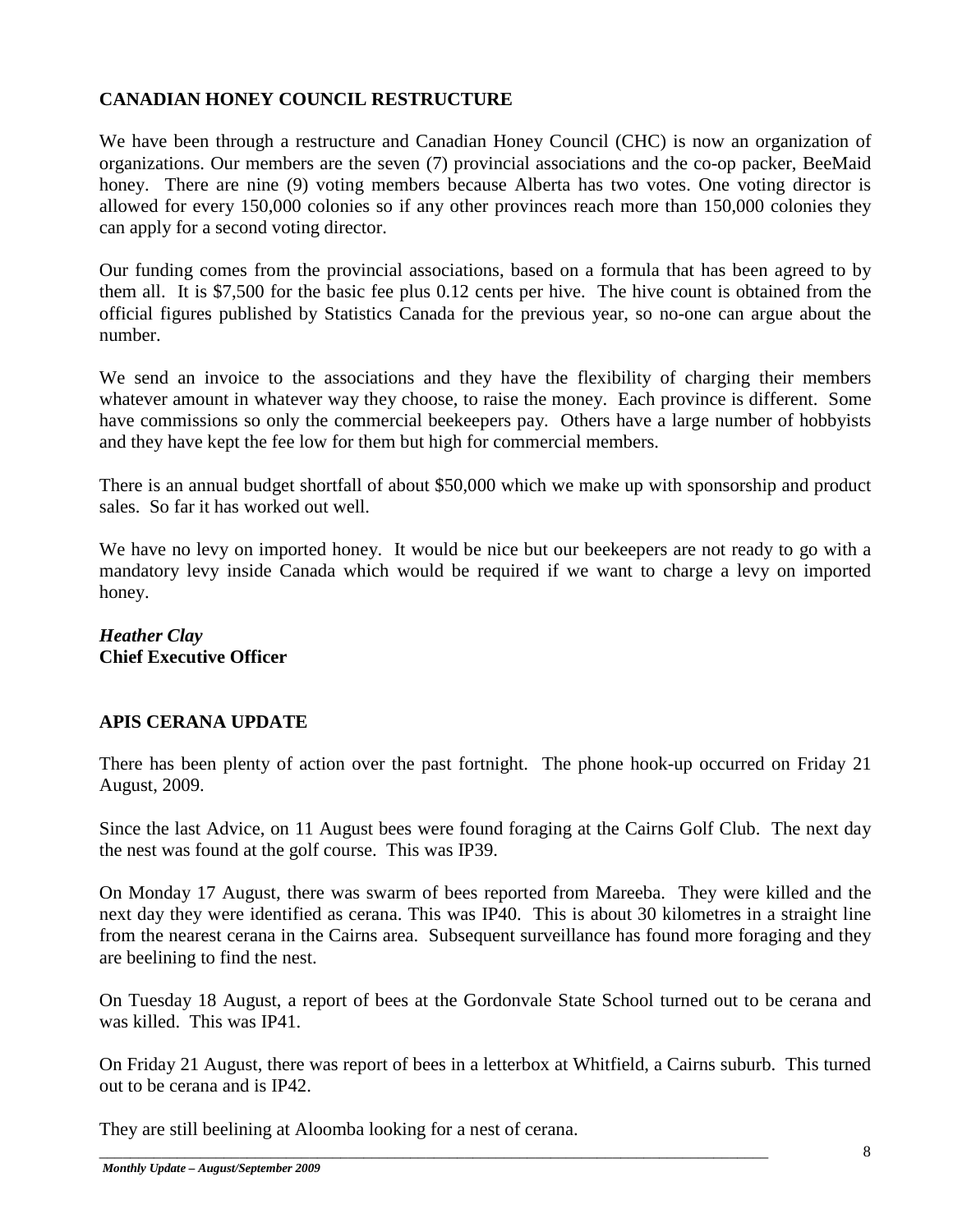In light of the find at Mareeba, the RA is to be extended. Also there will need to be a meeting of the Consultative Committee on Asian Honey Bees due to the fact that there has been a find outside the original RA and that there has been 10 or more IP's since 1 July. This should take place in the week commencing 31 August.

The next phone hook-up is scheduled for Friday 28 August.

*Trevor Weatherhead* **23 August 2009**

## **ASSESSMENT OF HIVE-BASED LEVY FOR THE AUSTRALIAN HONEYBEE INDUSTRY**

The Rural Industries Research and Development Corporation (RIRDC) has engaged independent consultants Garland Outcomes Pty Ltd to assess the feasibility of revising the levy arrangements for the honeybee industry.

The honeybee industry currently pays levies on sales of honey and queen bees, with levied funds being primarily used to support residue testing services for honey, and industry-supporting research and development investments. The project has arisen from a proposal by the Australian Honey Bee Industry Council (AHBIC) that current levies might be replaced by a unified hive-based levy paid by all beekeepers in Australia on each managed beehive.

The purpose of this project is to provide independent advice to the honeybee industry on the potential implications, costs and benefits of the proposed changes, and the required processes and activities that would be involved in the establishment of such a levy.

For any changes to levy arrangements, the Commonwealth's R & D levy principles, noted below, need to be considered and addressed:

- Is there a significant market failure in the industry to warrant a change to the existing levies structure?
- Does the proposed levy have majority support from potential levy payers?
- Has there been a reasonable attempt to inform all potential levy payers of the proposal and allow them to comment?
- Has the initiator of the levy proposal provided an analysis of any arguments opposing a levy?
- Is there an estimate of how much levy would be raised, a clear plan of how it would be utilised and the way(s) it would benefit levy payers?
- Is there majority support on the levy imposition and collection mechanism, or demonstration that the mechanism is equitable?
- Is the levy imposition equitable between levy payers?
- Is the levy imposition related to the inputs, outputs or value of production of the industry?
- Is the levy collection system efficient and practical, and does it impose minimal 'red tape' for business?
- Has the body that will manage levy monies been consulted, and is that body accountable to levy payers and Government?
- Does the industry have a plan to review the levy against the Levy Principles?

\_\_\_\_\_\_\_\_\_\_\_\_\_\_\_\_\_\_\_\_\_\_\_\_\_\_\_\_\_\_\_\_\_\_\_\_\_\_\_\_\_\_\_\_\_\_\_\_\_\_\_\_\_\_\_\_\_\_\_\_\_\_\_\_\_\_\_\_\_\_\_\_\_\_\_\_\_\_\_\_\_\_\_\_\_\_

This project will examine and report on each of these principles with respect to the proposed changes.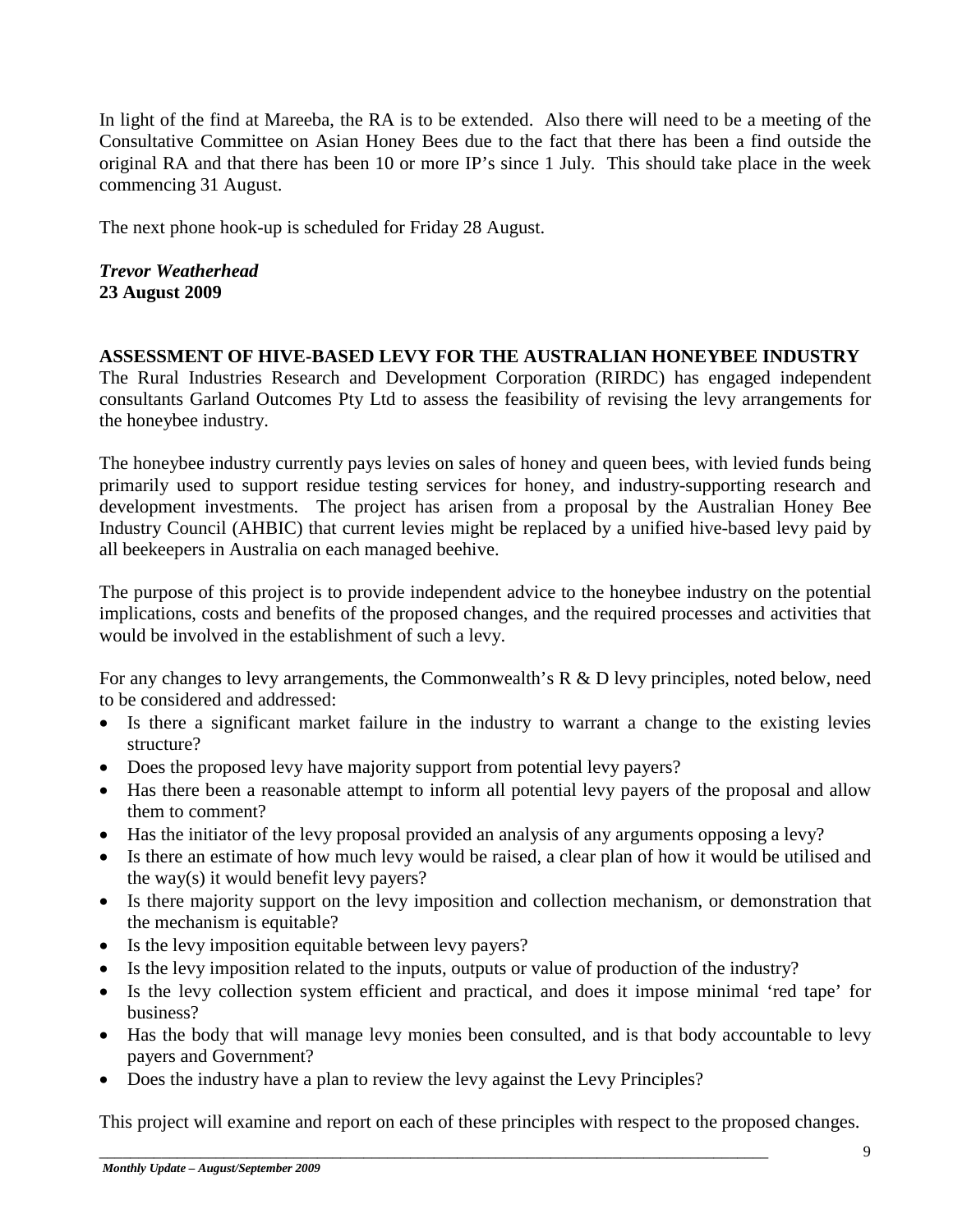The project will involve a number of stages including:

- data and information collection and review:
- consultation with key industry and government representatives (July-August);
- analysis and options development and industry discussions, and
- preparation of a report assessing the proposal against the criteria required to be met for implementation of such a levy.

The project will report to RIRDC in October 2009.

Garland Outcomes has extensive experience working with rural industries and government. The project will be led by Bob Granger, a widely respected board chairman with extensive experience in executive management, research and development, agri-marketing, advocacy, project management and corporate governance. Vicki Woodburn (nee Manson) will complement Bob's experience by bringing expertise in policy analysis and evaluation from across the rural sector.

- Bob is currently the Chairman of several industry research advisory groups including apples and pears, mushrooms, cherries, and avocados, and was previously the Chairman of the Sugar Research and Development Corporation, Wholesale Ornamental Nurseries Pty Ltd and the Banana Industry Protection Board. Bob was appointed by the Australian Government to be an Associate Commissioner for the Productivity Commission's National Drought Review, involving extensive consultation across the Australian agricultural sector.
- Vicki is the Managing Director of Garland Outcomes. She prides herself on achieving timely customised outcomes for clients and has demonstrated this through her 15 years experience in the private and public sector. She has led several high profile reviews including the Landcare Sustainable Industries Review, Review of the Produce and Grocery Industry Code of Conduct and the Evaluation of the Commonwealth Environment Research Facilities Program. She has worked with over 20 agricultural industries to assess their current performance and prospects.

## **People interest in obtaining more information of this project, or who would like to proved perspectives on the current or proposed honeybee levy arrangements are welcome to contact either Bob or Vicki until 31 August 2009.**

Bob Granger – 0413 310 867 or by email [rgranger11@optusnet.com.au](mailto:rgranger11@optusnet.com.au) Vicki Woodburn – 0410 429 484 or by email  $vrw@$  grapevine.com.au

# **BEEKEEPING TRAINING**

Bendigo TAFE (BRIT) is providing the opportunity for full qualifications in Beekeeping primarily through traineeship programs. We currently have more than 10 people working toward either their Certificate III or IV in Agriculture (specialising in Beekeeping) from businesses based in Mildura to the Mornington Peninsula. Please let your members know that we are keen to discuss with them their training requirements; some examples have been to date, how to gain formal recognition for the skills they have already developed or assisting in the training of new employees. Bendigo TAFE looks forward to hearing from more Beekeepers in the future.

Regards *Doug Baker* Program Manager Primary Industries Land, Food and Manufacturing, Bendigo TAFE - Phone: 1300 554 248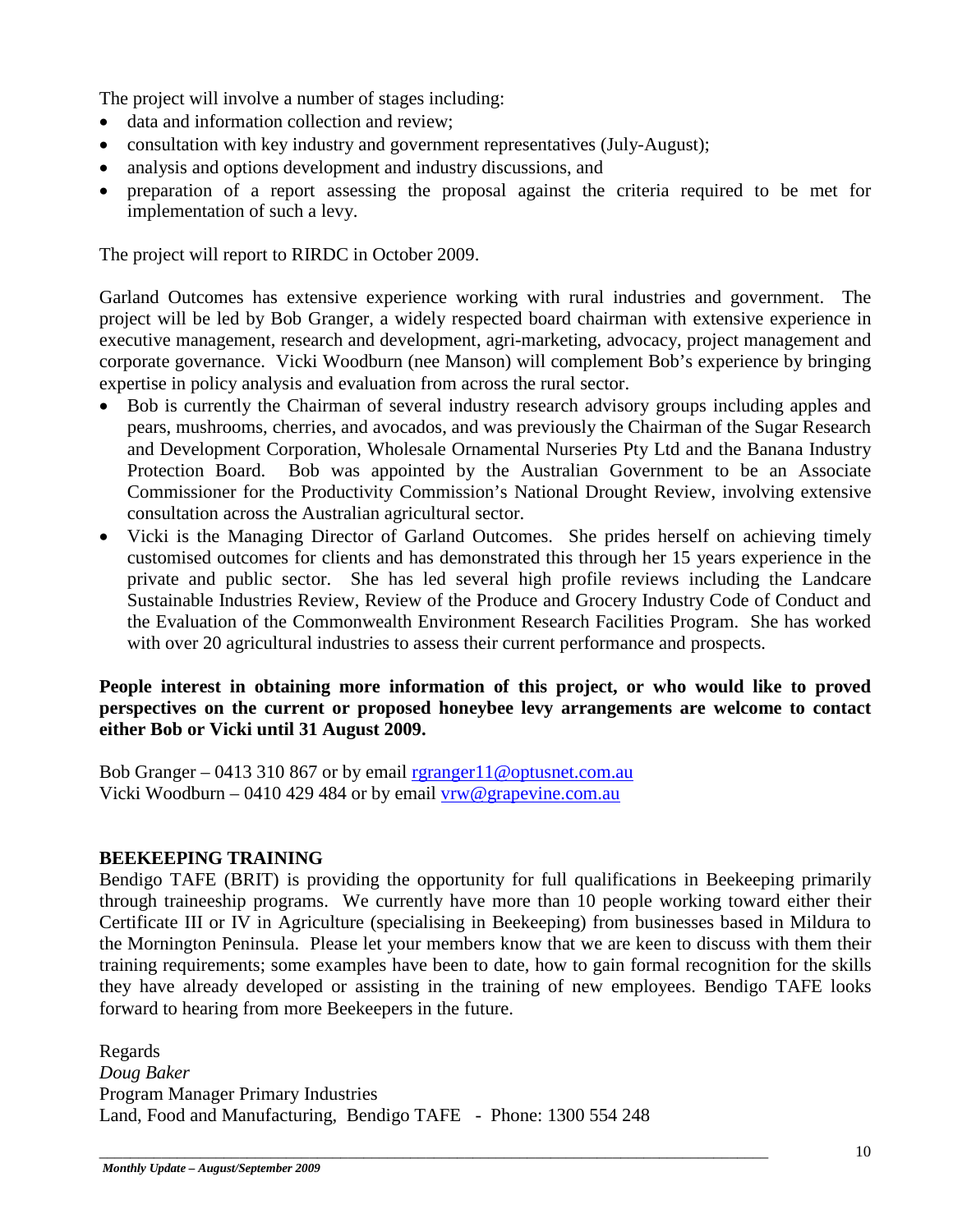# *HONEYBEE BLUES* **- DVD**

This DVD tells the story of the world's disappearing European honeybees and the efforts of CSIRO scientist Dr Denis Anderson to save them from annihilation. From the native bush and orchards of Australia to the industrial farmlands of the United States and the highlands of Papua New Guinea, this new documentary portrays the battle by the last country on earth to remain free of the devastating Varroa Destructor mite.

The documentary is directed by Stefan Moore. It will be screened soon on SBS, although the broadcast date is not yet known. DVDs will be available to purchase from Screen Australia.

For further inquiries, please contact the producers:

Anna Cater Susan MacKinnon Mobile 0403 186 206 Mobile 0407 484 451

Email: [anna@mitrafilms.com.au](mailto:anna@mitrafilms.com.au) Email: [s.mackinnon@ozemail.com.au](mailto:s.mackinnon@ozemail.com.au)

# **INTERNATIONAL HONEY EXPORTERS ORGANISATION (IHEO)**

The situation in the world market is reported as follows:

- The world composite average price reported by the 17 major export reporting countries is around USD\$2,471 per metric ton FOB. The price has remained steady over the last 12 weeks.
- The average value of the major "higher quality" exporters like Argentina, Canada, Mexico, Brazil, Uruguay and Australia rests around the USD\$2,800 mark, giving a 13.3% premium over the composite world price.
- At a price level of USD\$3,000 for Australian honey if attainable the return for the beekeeper works out around AUD\$2.65 per kilo after costs which is below what the Australian market expects. This is mainly due to the high exchange rate to the USD\$
- Generally the European market remains low in demand at this time of the year. The USA demand is also quiet.
- The EU imported bigger volumes of Chinese honey than since 2004
- Overall there is not any huge surplus of honey available in the world market with a number of reporting countries noting lower or short supply on the back of reduced crops from poor weather conditions.
- The world conference APIMONDIA will see increased attention given to residues in honey and a specific focus on PA's in honey.

*Eduard Planken,* President IHEO

# **HONEY WANTED FOR EXPORT**

I am the buyer for Breitsamer & Ulrich GMBH, one of the leading honey packers in Germany. We are constantly looking for honey and if any of your members have honey to sell and would like to contact us we shall be pleased to consider their offer. Following is some information about us and our terms and conditions for doing business with us. I hope to hear from your members in due course.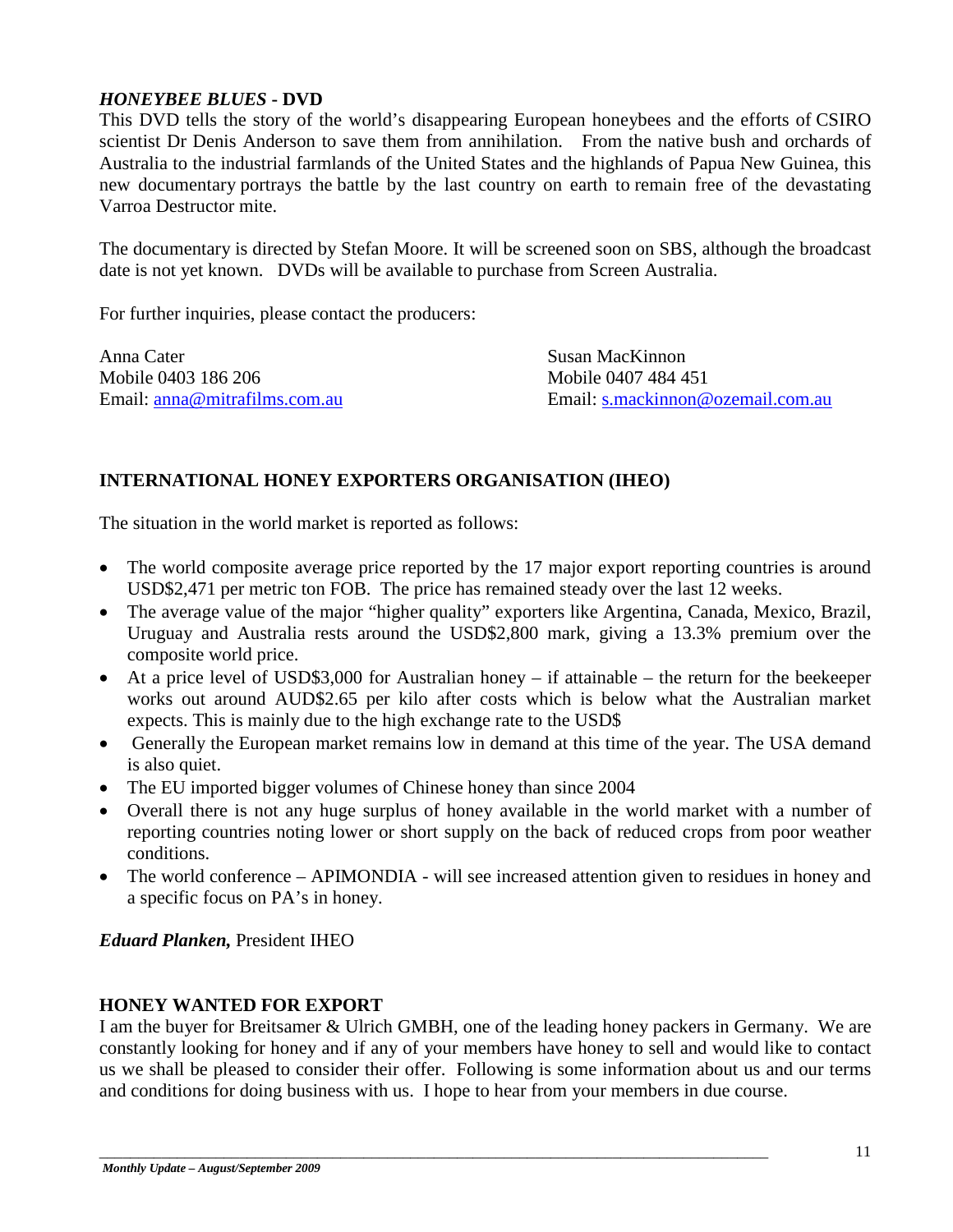I would appreciate it if you can send me your reply by fax or by email with your letterhead paper, as we need this to register your company as a possible future honey supplier to Breitsamer & Ulrich. At the same time, please include details or a profile of your company's activities and what experience you have in the honey business. Also let us know if you have exported honey before and to which countries; can you give us any clients as reference etc.

Kindly communicate by email or if necessary by fax on: 44-1622-671349 or if you require any further information, you can phone me on: 44-1622-764929 or 44-1622-671350. My mobile number is: (0) 7860-115189. For your information, Sapimiel in England is the buying office of Breitsamer & Ulrich, who are one of the leading honey packers in Germany with a turnover exceeding 15,000 MT per annum. As such we have a constant demand for honey. We would be pleased to receive your firm offers for all the types of honey you produce but we have no interest in any other products, only honey in bulk. Providing you can supply us good quality honey at competitive prices, and prove yourself to be a reliable supplier, we certainly would be pleased to buy honey regularly from you.

Please send us your best-detailed offers for two Containers of each type of honey you produce (about 40 MT) with your delivery schedule and best prices on basis CFR Hamburg, Germany. All honey should be packed in new or used steel drums but these must be in perfect condition, clean inside and outside, with lacquer approved for honey. Not waxed! No plastic foils! No Zinc! The Drums must be suitable for foodstuff and of about 300kgs and shipped in 20'containers with capacity of max 20MT. With regard to specification, it should be in accordance to the German food Laws and honey regulations but in the main the quality are parameters should be as follows:

| Moisture                                   | max 18%                                               |
|--------------------------------------------|-------------------------------------------------------|
| <b>HMF</b>                                 | $max$ 10 mg/kg                                        |
| Diastase                                   | $min$ 15                                              |
| Colour                                     | as per agreement                                      |
| Bee rappellent (Phénol, Benzaldéhyde etc.) | $max 50$ ppb                                          |
| Antibiotics -                              | not detectable                                        |
| Sulphonamide                               | not detectable                                        |
| Tetracycline                               | not detectable                                        |
| Trimethoprim                               | not detectable                                        |
| Tylocin                                    | not detectable                                        |
| Fluoroquinolones                           | not detectable                                        |
| Coumaphos                                  | not detectable                                        |
| Nitrofuran                                 | not detectable                                        |
| Streptomycin                               | $max 10$ ppb                                          |
| Chloramphenicol                            | $max\ 0,1$ ppb                                        |
| Animal treatments (Coumaphos, Fluvalinat.) | max 10ppb                                             |
| Glycerol                                   | max 200ppm                                            |
| Yeast                                      | $max$ 200.000/10gr honey                              |
| Starch content                             | max 10%                                               |
| C-13 value                                 | $-23$ , 5 or more negative. Protein difference $-1,0$ |
| or more positive                           |                                                       |

Unadulterated, not fermented, free of residues, taste and characteristics for pure honey from the country of origin and according to German Food laws and Honey Regulations.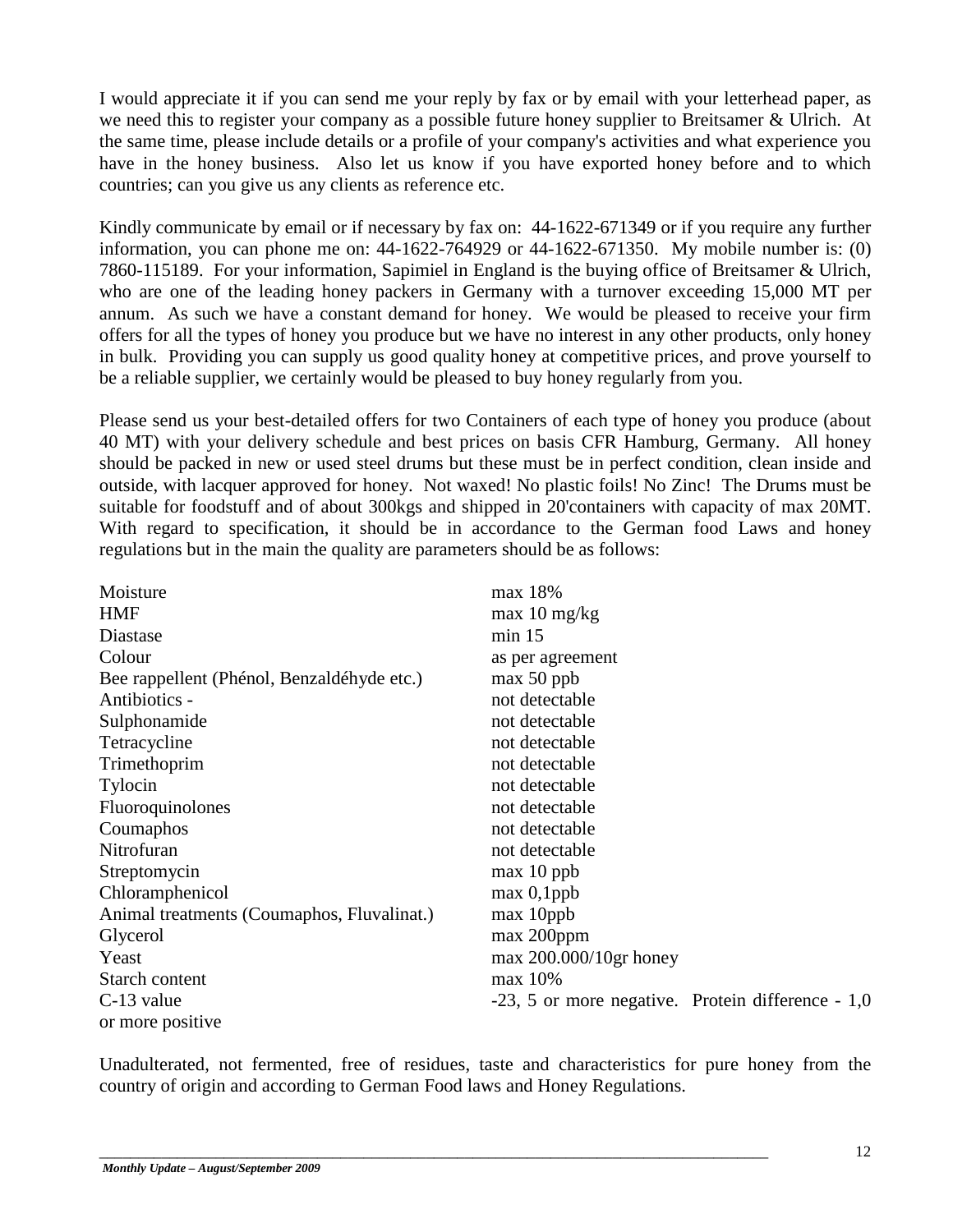Our payment terms are: 70% Cash against first presentation of full set original documents, preferably sent directly to our office in Munich so as to avoid unnecessary bank charges for both buyer and seller, if not through bank and the balance 30% to be paid separately and outside the collection by T/T (telegraphic Transfer), at any bank of your choice, within 30 days after arrival and approval of the goods at our warehouse.

Please advise if your honey is homogenized or if each drum can be different quality. If the former, what is the capacity of the homogenizing tank? Is one lot equal to 20 MT or 10 MT or maybe 5 MT or are the homogenizing tanks smaller? If the honey is not homogenised, do you have complete traceability with detailed information of each producer with each lot and corresponding drum numbers supplied? This is important information and we need to know this, in case we find quality problems on arrival.

We do not accept any pre-shipment samples. In case these are requested, samples must be sent with the appropriate sanitary certificate and invoice with no commercial value to the following address mentioning my name as reference. However, no samples are to be sent without specific instructions from me.

ATT: Laboratory Department BREITSAMER & ULRICH GMBH & Co. KG WEINGARTENWEG 10, 91459, MARKT ERLBACH GERMANY FAX: 49-9106/6110

Please advise what quality control you have and which laboratory you use, as we must be sure that no Pesticide, Bee repellents (Phenol) or Animal treatments is in the honey.

Should you have any difficulties to analyse the honey in your country, I detail below the address of two laboratories in Germany, which I can recommend:

Bremen Institut APPLICA GMBH Flughafendamm 9a **Am Becketal** 14 D-28199, Bremen 28755, Bremen, Germany Postfach 10 45 69 D-28045 Bremen Tel: 0421-657271 Tel: 0421- 59 47 70 Fax: 0421-657272 Fax: 0421-594771 Contact: Dr. Kurt-Peter Raezke ATT: Gudrun Beckh / Dr C. Lullmann internet: [www.applica-analytik.de](http://www.applica-analytik.de/) Email: [info@qsi-q3.de](mailto:info@qsi-q3.de) Email: [info@applica-analytik.de](mailto:info@applica-analytik.de)

I look forward to your reply and your offers for our consideration.

\_\_\_\_\_\_\_\_\_\_\_\_\_\_\_\_\_\_\_\_\_\_\_\_\_\_\_\_\_\_\_\_\_\_\_\_\_\_\_\_\_\_\_\_\_\_\_\_\_\_\_\_\_\_\_\_\_\_\_\_\_\_\_\_\_\_\_\_\_\_\_\_\_\_\_\_\_\_\_\_\_\_\_\_\_\_

P.S. Please send me your Office and Mobile Number

Best Regards *Albert Sapiano* Buyer for Breitsamer & Ulrich GMBH Tel: 44-1622-764929 / 671350 Fax: 44-1622-671349 Mobile: 44 7860 115189 Mail: [albert@sapimiel.com](mailto:albert@sapimiel.com) or [sapimiel@tiscali.co.uk](mailto:sapimiel@tiscali.co.uk) Web Page: [www.sapimiel.co](http://www.sapimiel.co/)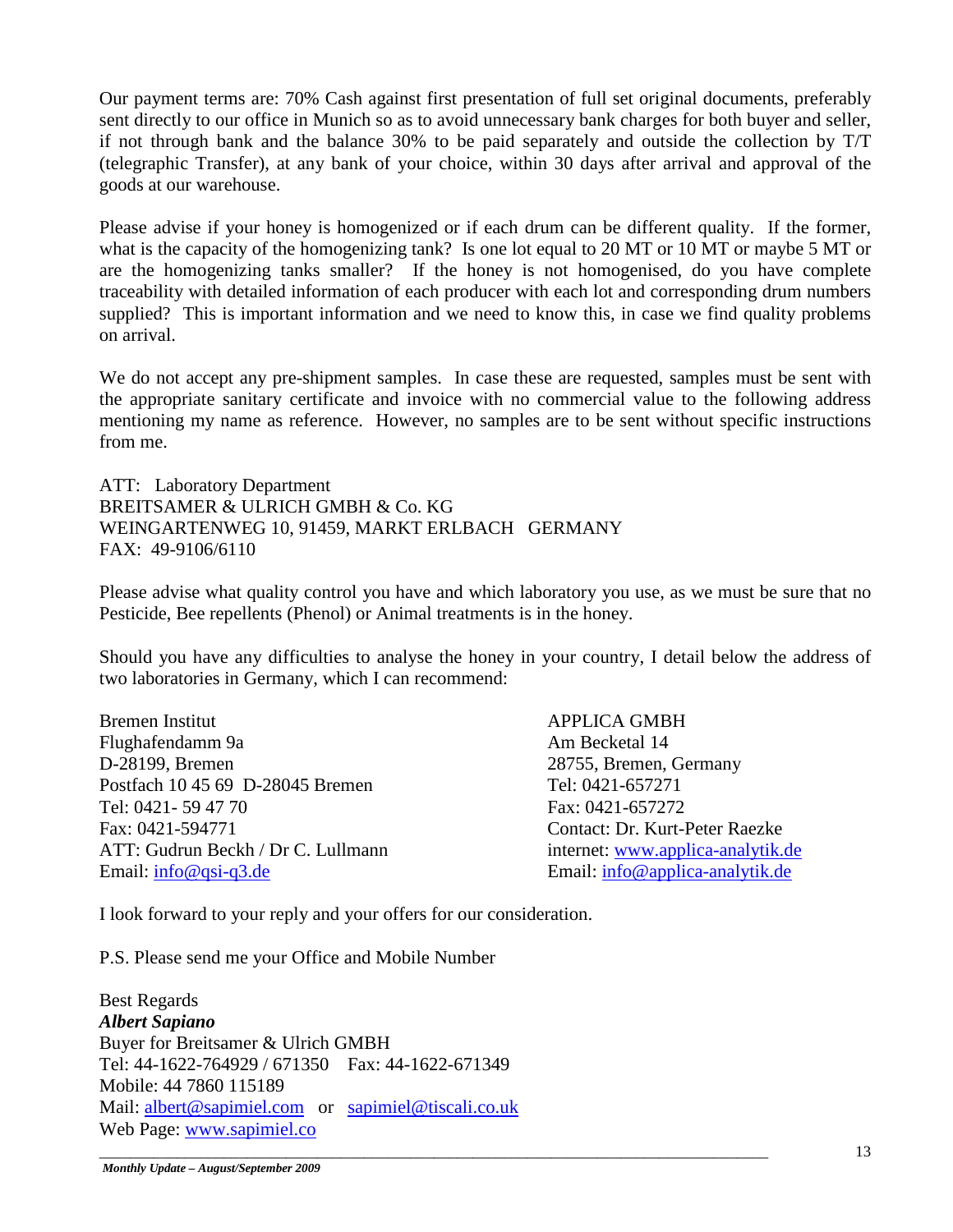# **CROP & STOCK REPORTS**

# **NEW SOUTH WALES**

Winter rain has given most areas of New South Wales a break from extreme drought with Winter-Spring crops (Canola - Patersons Curse) a good start. Forecast El Nino conditions are of concern, as many Southern areas do not have sub-soil moisture.

Spotted Gum on the South Coast will finish flowering in a few weeks, with a lower than expected yield due to bad weather in the early period of flowering.

Many hives (60,000) have been taken to Almond pollination.

Very little prospects of Eucalypt inland New South Wales till late summer - autumn. Very little honey gathered from Yapunyah.

Coastal areas, particularly the Northern regions had large falls of rain last autumn that have resulted in some bud on Mahogany, Grey Ironbark and no doubt pockets of other species, which should give some honey.

Hive beetle infestations are a great concern in these areas and some beekeepers will not work the Coastal areas due to these concerns.

Honey stocks held by beekeepers are very low at present with only a few beekeepers with honey in their yards. Packer stocks are also very low.

# *Bill Weiss*

# **QUEENSLAND**

Favourable conditions exist in the South East of Queensland with coastal beekeepers reporting an excellent start to spring. Honey has been able to be removed with Blue Gum contributing a small crop.

Ironbarks are also showing promise with Grey Ironbark expected to yield well in the coming months.

As usual the concern over this crop is how colonies will withstand this year's small hive beetle onslaught. Yapunyah yielded well on the back of earlier rains. If the area missed out on rain there was no honey production. Spotted Gum has given a good crop and continues to yield. Some movement has been reported into NSW onto Canola crops which are also yielding honey very early in the season. The season appears to be 2 weeks ahead of schedule.

\_\_\_\_\_\_\_\_\_\_\_\_\_\_\_\_\_\_\_\_\_\_\_\_\_\_\_\_\_\_\_\_\_\_\_\_\_\_\_\_\_\_\_\_\_\_\_\_\_\_\_\_\_\_\_\_\_\_\_\_\_\_\_\_\_\_\_\_\_\_\_\_\_\_\_\_\_\_\_\_\_\_\_\_\_\_

Pollen sources are currently in good supply.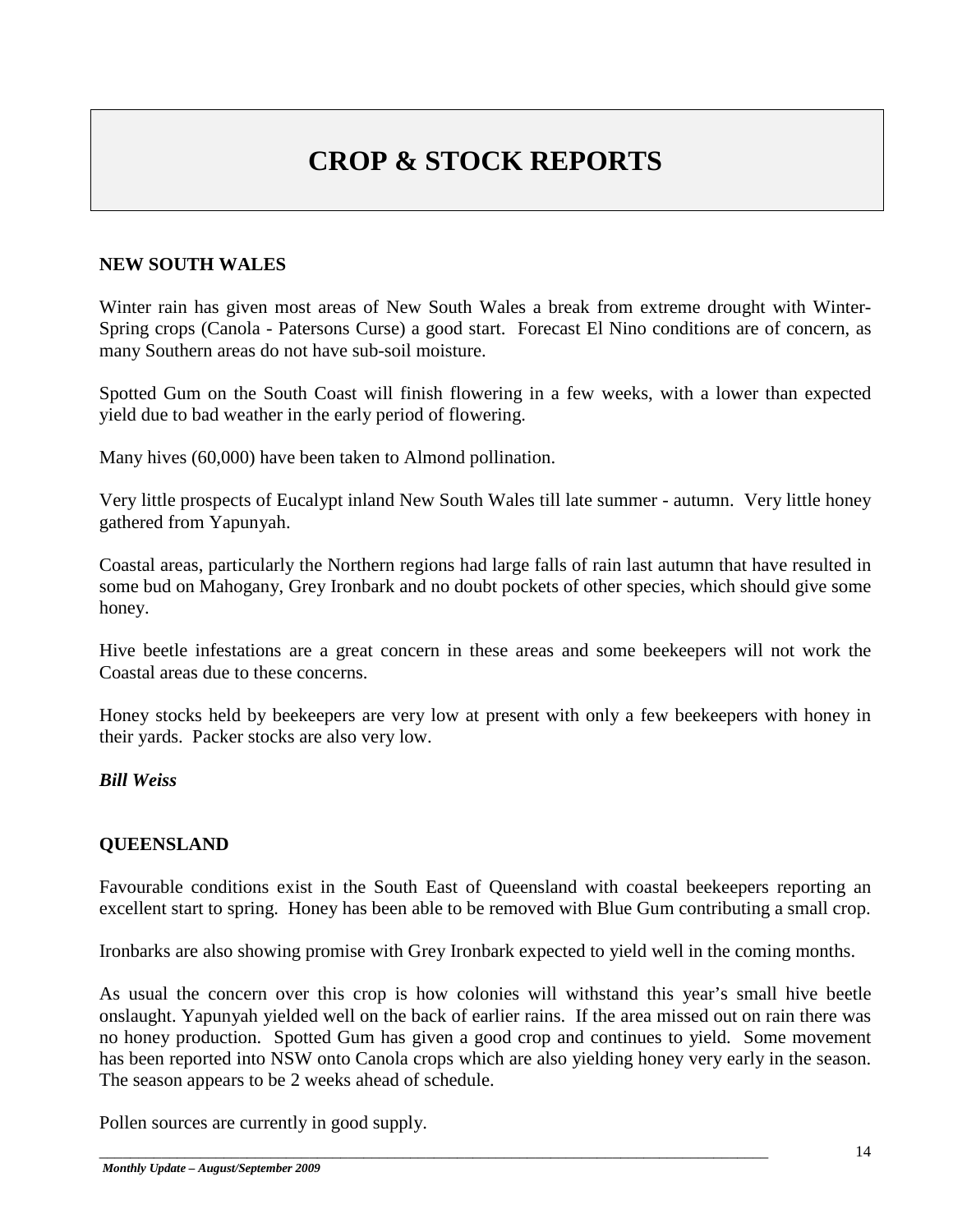Close to zero rain over the last 40 days has brought the drought back into perspective; the Darling Downs are dry with few prospects. Hopefully early storms will improve conditions.

There is very little honey in beekeepers hands, with packers encouraging deliveries.

# *Bill Winner*

# **SOUTH AUSTRALIA**

The Riverland is a hive of activity at present with most beekeepers having already moved to almonds.

Most bees are on the Almonds which seem to be a little late at starting (or maybe they are actually on time this year). Most Almonds will flower quickly this year. Blue Gum, Big Cup and Stoney Mallee are budded lightly, but with all the rain Jane should be reliable this spring.

Generally, most of the State has had reasonable rain, leading to the potential of a good season. As most trees are not well budded this year, we're hoping that average to better rains will continue throughout the year.

## *Wendy Thiele*

## **TASMANIA**

July rainfall in Tasmania has been very good throughout the state. Rain & snow continues into August. Agriculture land looks very promising for the forthcoming ground flora honey. Some areas are extremely wet with vehicles getting bogged etc, this hasn't happened for many years.

The West Coast Leatherwood Honey is also getting its usual rains. Not a lot of snow yet and what does fall quickly disappears.

Beekeepers who pollinate are preparing to begin the early crops later this month.

Stocks of honey are holding well with good sales. Sufficient honey in the state until new season's December / January comes in.

#### *Ian Stephens*

#### **VICTORIA**

June and July rains have been very good across all of Victoria, but coming into August the weather has turned dry.

August can often be a dry and warm month in Victoria so this is not unusual, but the key to ongoing good spring conditions for bees will be reliant upon rains during September into October. These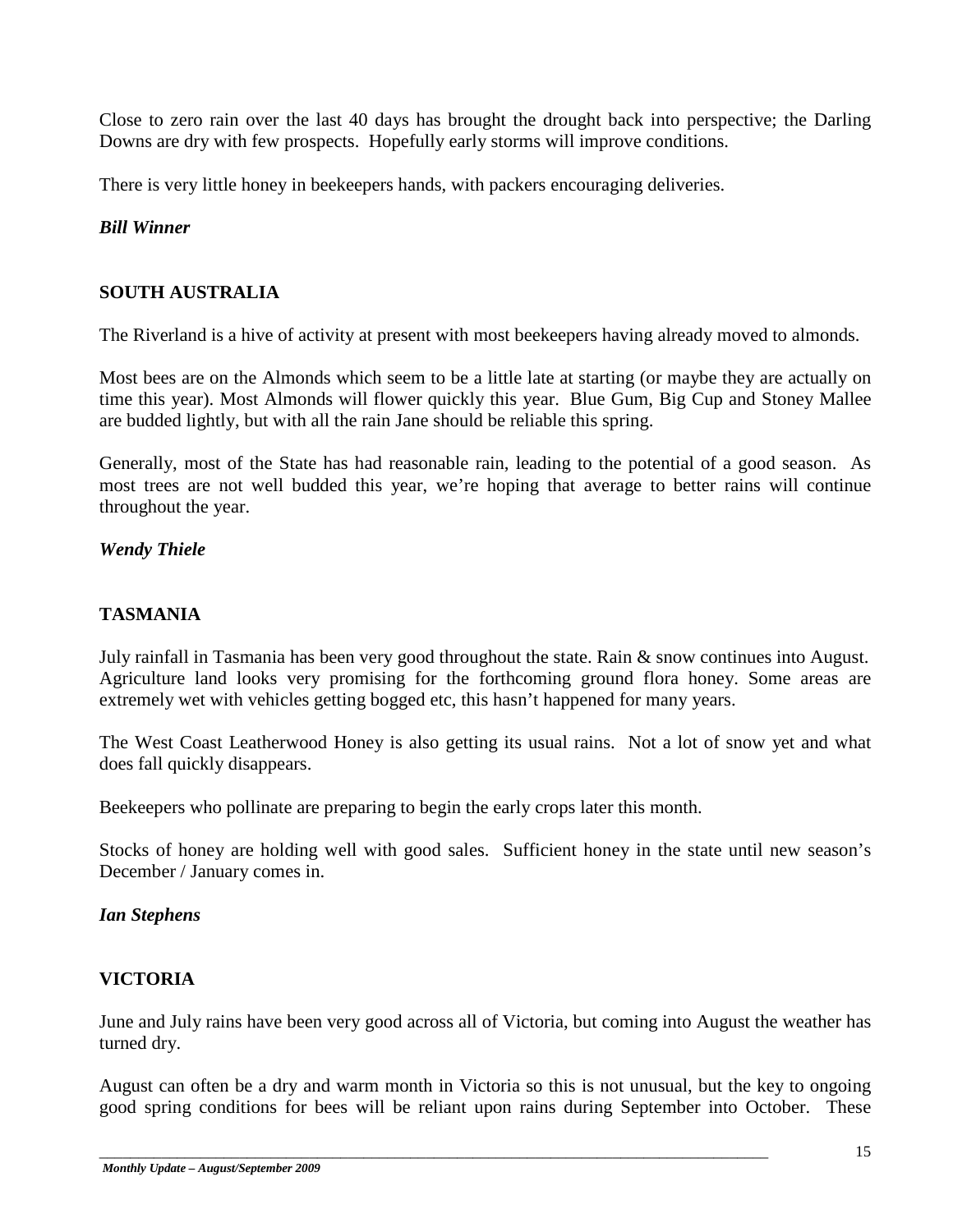spring rains have been severely lacking over the last three years. Bee-friendly spring flowering weeds are in good heart.

Canola is well advanced with crops starting to flower in northern Victoria and the southern Riverina of NSW. There is a big variation in the over-wintering strength of bee hives. Some beekeepers have suffered fairly big hive losses.

**North West Victoria -** Money to pay the almond pollination fees for the TimberCorp orchards became available at the last minute. The majority of commercial beekeepers in Victoria (plus many from elsewhere) would have all bee hives strong enough for a viable pollination unit in the almond orchards**.**

Wild Turnip is flowering heavily and providing good quality pollen, so all the bee hives in the north west of the State would have access to good breeding conditions, without prompt rainfall though the Turnip will fizzle out very quickly.

**Elsewhere –** Paterson's Curse has the best strike for some time, but both Canola and Curse will need rain soon.

Yellow Gum (*Euc. leucoxylon*) is still carrying a reasonable crop of bud, with some blossom appearing lately. The budding is mostly a fringe budding with very little budding in the forests. However, many trees are not yet starting to flower and the blossom should last well into the spring, providing an opportunity for good bees to produce some choice honey.

There is not as much Canola sown in the Box-Iron Bark forest belt as in former years, but Cape Weed is well established and will help with good breeding conditions. This country is not under as much moisture stress as is further north.

**Gippsland –** is under some moisture stress. The season is starting early with some Canola crops in East Gippsland already flowering.

**Markets –** The market is still buoyant, with all indications that the prices will remain firm well into the season. \$3.50 per kg is about the top price for choice honey, with lower grades not much below.

*Bob McDonald*

# **WESTERN AUSTRALIA**

Good rain over the last two months has slowed the winter crops in the goldfields regions; however the south coast and northern coastal areas have continued to obtain a crop.

Canola is starting in some regions and should yield. Bees are building well in almost all areas and an average spring crop is expected. The rain has meant that prospects for the coming season are quite good in almost all areas.

\_\_\_\_\_\_\_\_\_\_\_\_\_\_\_\_\_\_\_\_\_\_\_\_\_\_\_\_\_\_\_\_\_\_\_\_\_\_\_\_\_\_\_\_\_\_\_\_\_\_\_\_\_\_\_\_\_\_\_\_\_\_\_\_\_\_\_\_\_\_\_\_\_\_\_\_\_\_\_\_\_\_\_\_\_\_

*Rod Pavy*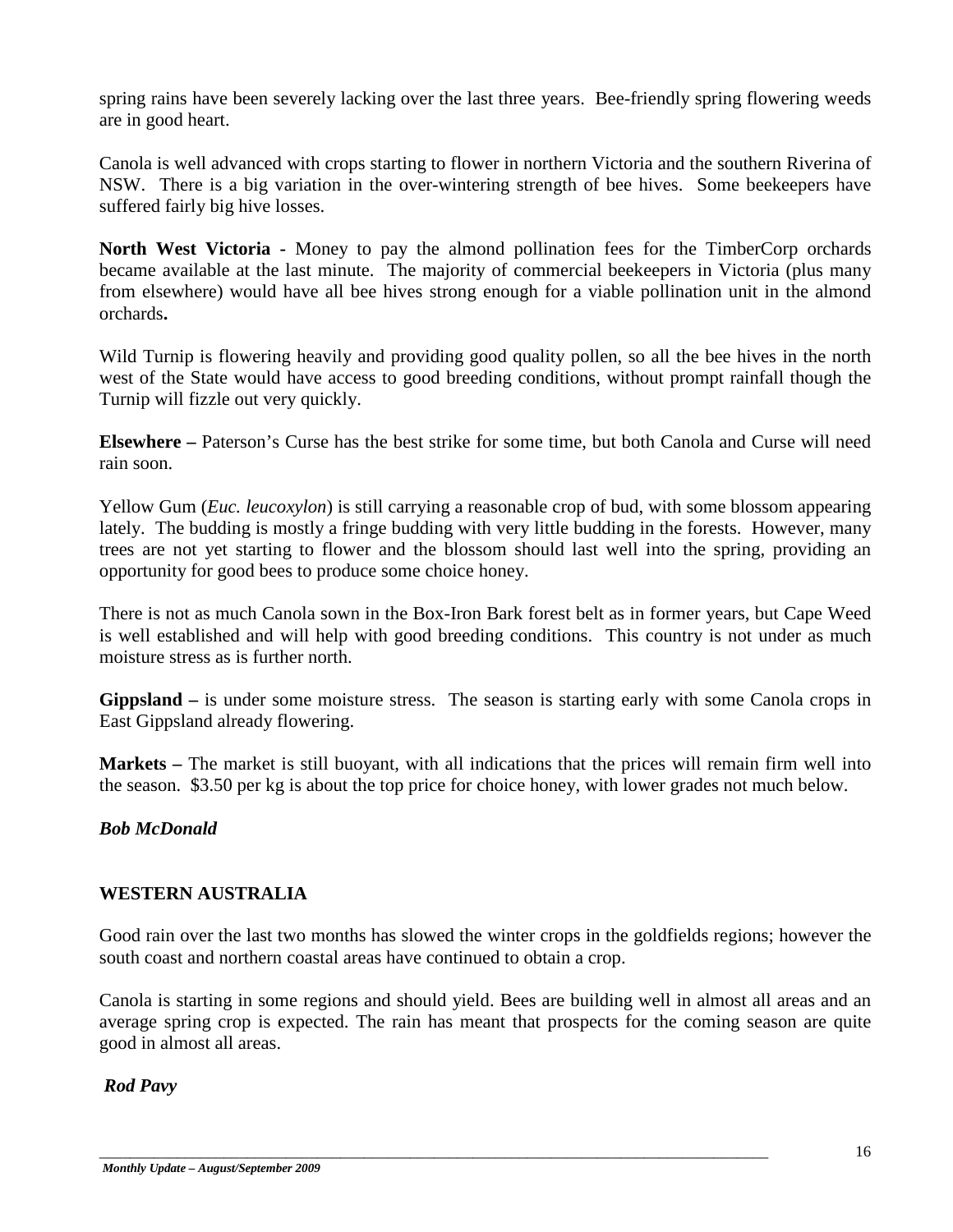

# **AUSTRALIAN HONEY BEE INDUSTRY COUNCIL INC**<br>Address: Level 2, 105 Pitt Street, Sydney NSW 2000 Telephone: 02 9221 0911

**Address: Level 2, 105 Pitt Street, Sydney NSW 2000 Telephone: 02 9221 0911 Mailing Address: PO Box R838, Royal Exchange NSW 1225 Facsimile: 02 9221 Email Address: ahbic@honeybee.org.au Web Site: www.honeybee.org.au Email Address: ahbic@honeybee.org.au** ABN: 63 939 614 424

# **PRESS RELEASE** - 17 August 2009

# **A Good Start – More Action Required**

The Australian Honey Bee Industry Council is the peak body representing the Australian Apiary Industry in Australia representing: the Federal Council of Australian Apiarists' Associations, the Honey Packers and Marketers Association of Australia, the Australian Queen Bee Breeders' Association and the National Council of Crop Pollination Associations.

On 12 August 2009 the Federal Government released its response to the House of Representatives Standing Committee on Primary Industries and Resources Inquiry Report "More than Honey – the future of the Australian Honey Bee and Pollination Industries". This report contained some 25 recommendations (*attached*) relating to the ongoing wellbeing and profitability of the Australian Honey Bee and Pollination Industries. Chairman of the Australian Honey Bee Industry Council, Mr Lindsay Bourke, called the Government's response to the Inquiry a good start but ongoing support and commitment by the Federal Government was essential to ensure the thrust of the report's recommendations were implemented.

Mr Bourke noted that of the 25 recommendations that had been put forward by the Primary Industries Standing Committee only 5 had been rejected outright (17, 18, 19, 20 & 21) whilst 6, 16 & 24 were noted but not supported by the Government. Mr Bourke also observed that 'noted' would seem to suggest that the Government at least recognised the importance of those recommendations. He also indicated that of the other Report's recommendations the Federal Government had agreed to further progress them with relevant government departments, States and other stakeholders. Mr Bourke said "that the proof of commitment was to ensure that the 17 recommendations that the Government had supported were progressed".

Mr Bourke said "I would like to put on record my thanks to the House of Representatives Standing Committee on Primary Industries and Resources who put together the initial report and the Government through the Hon Tony Burke, Minister for Agriculture, Fisheries & Forestry and his department for their ongoing efforts to assist stakeholders address issues facing the Honey Bee and Pollination dependent industries".

Mr Bourke indicated that of the 25 recommendations there were certainly a large number of contentious issues and he noted that one of the important outcomes of the report was to highlight the array of issues that confronted the Australian Honey Bee and Pollination Industries. He indicated that he welcomed the Report and the Government's specific responses to:

- 1. Recognising the importance of the industry to greater Agricultural and Pastoral Industries of some \$4-6 billion a year.
- 2. Acting on the need to increase biosecurity resources and the Government's response included \$300,000 for the next 2 years for Sentinel Hive Program and also the maintenance of a quarantine facility at Eastern Creek or at another venue.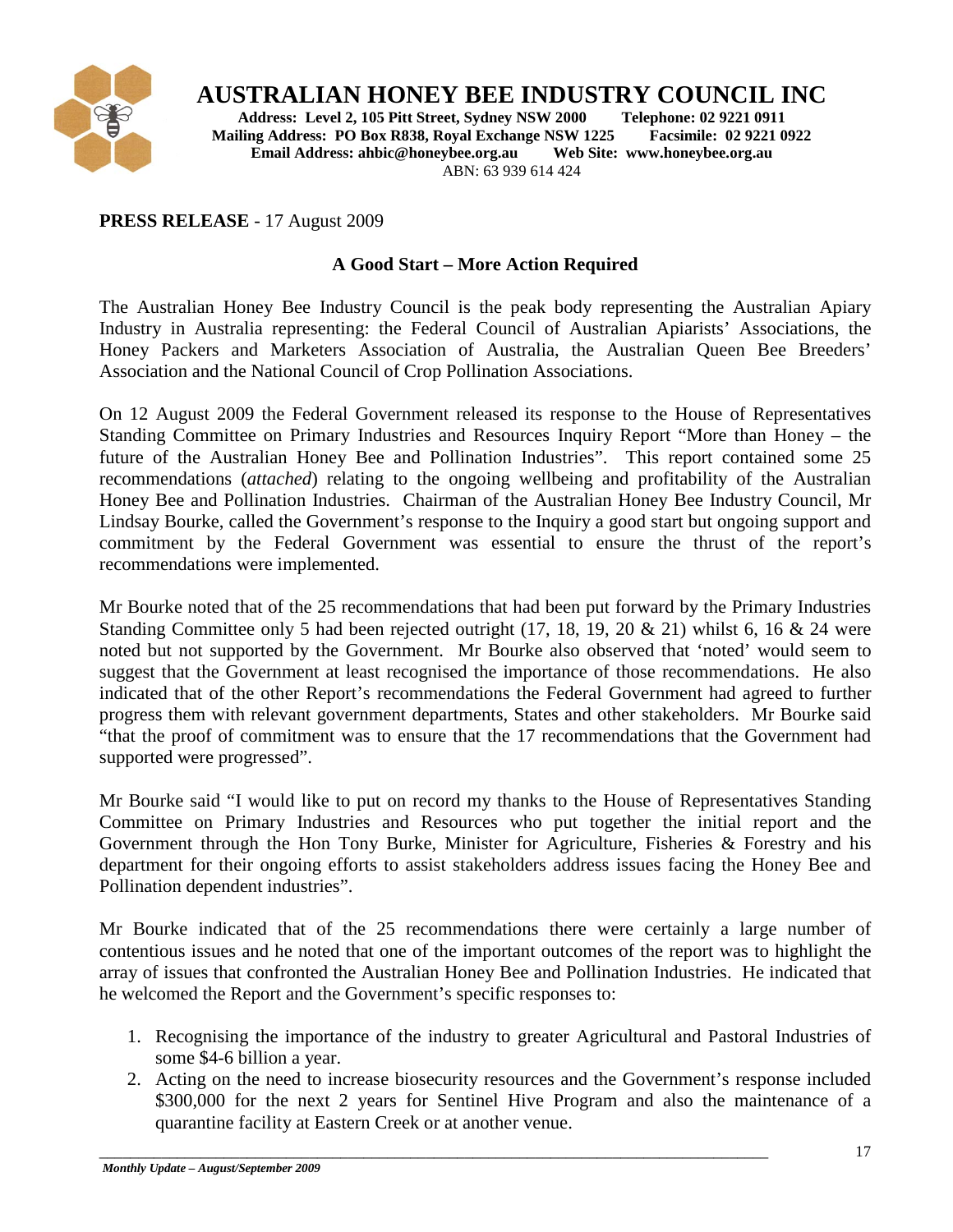3. Pledging greater resources to pollination and recognising the nation's dependence on this important resource.

Industry looks forward to supporting the Government in the implementation of these recommendations.

**Lindsay Bourke Chairman** Phone: 0418 131 256 Email: [queenvic@cradlemountainhoney.com.au](mailto:queenvic@cradlemountainhoney.com.au)

# "More Than Honey: the future of the Australian honey bee and pollination industries"

# LIST OF RECOMMENDATIONS

#### **Recommendation 1**

The Committee recommends that the Australian Government provide the necessary leadership, funding and organisational resources to establish and run Pollination Australia.

#### **Recommendation 2**

The Committee recommends that the Australian Government fund research and training in the provision of paid pollination services as part of its contribution to Pollination Australia.

#### **Recommendation 3**

The Committee recommends that the Australian Government fund research into alternative pollinators as part of its contribution to Pollination Australia.

#### **Recommendation 4**

The Committee recommends that the Australian Government alter labelling requirements for agricultural chemicals to reflect their impact on honey bees and other pollinating insects.

#### **Recommendation 5**

The Committee recommends that the Australian Government, in conjunction with State and Territory governments, establish guidelines for beekeeper access to public lands and leasehold lands, including national parks, with a view to securing the floral resources of the Australian honey bee industry and pollination dependent industries.

#### **Recommendation 6**

The Committee recommends that the Australian Government provide incentives for the planting and conservation of melliferous flora under Commonwealth funded revegetation projects and carbon credit schemes.

#### **Recommendation 7**

The Committee recommends that the Australian Government fund research into the impact of fire management on the Australian honey bee industry with a view to establishing honey bee industry friendly fire management practices.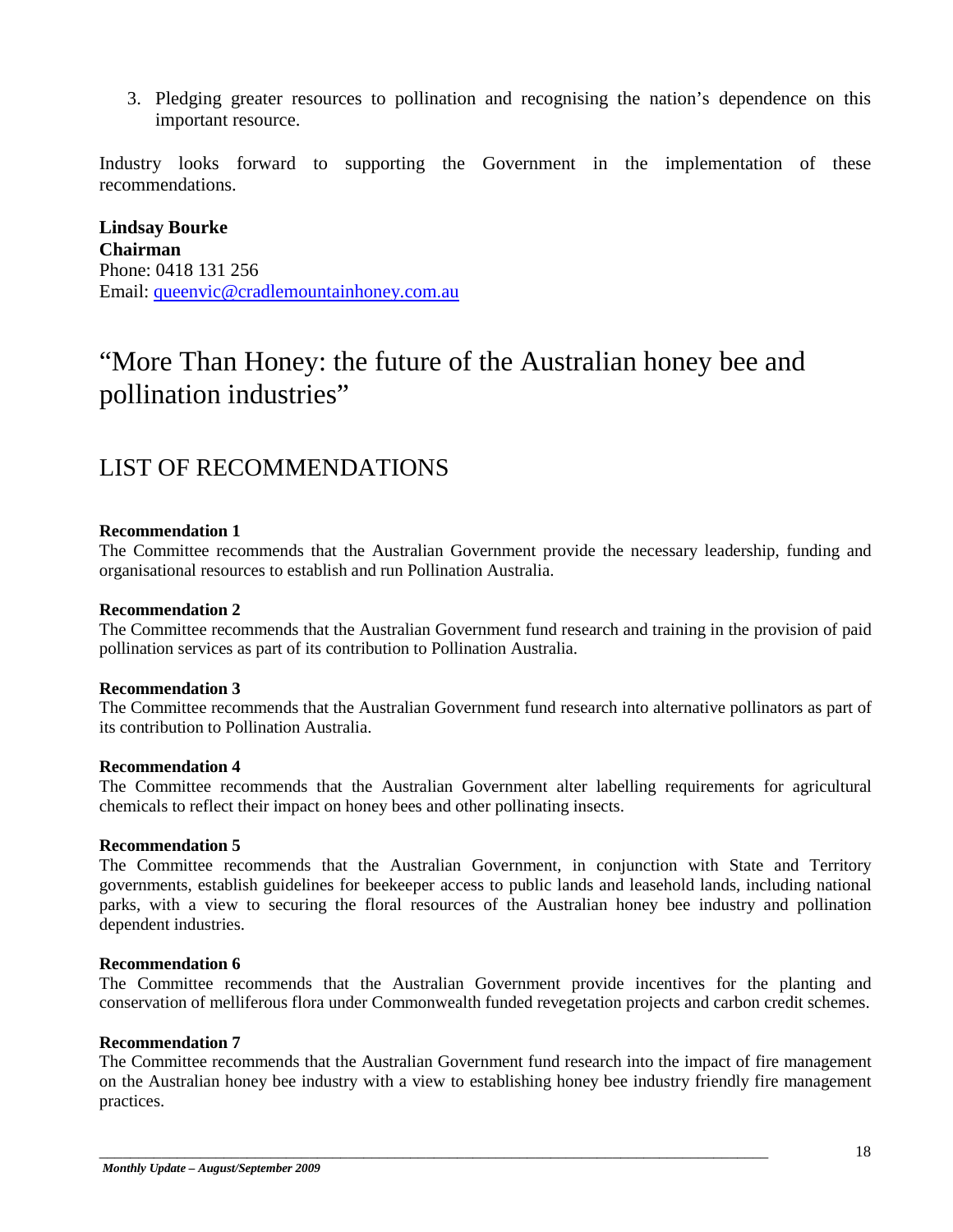#### **Recommendation 8**

The committee recommends that the Australian Government maintain and enhance the National Sentinel Hive Program with a view to ensuring that:

- All major ports are covered by sentinel and bait hives;
- All beekeepers are brought under the program, with priority given to those operating in the vicinity of port facilities;
- Arrangements are made for an effective program of pre-border security; and
- Government provides funding adequate to achieving the above objectives.

#### **Recommendation 9**

The committee recommends that the Minister for Agriculture, Fisheries and Forestry request that the Australian Pesticides and Veterinary Medicines Authority fast track the pre-registration of pesticides and other chemicals necessary to combat a Varroa incursion.

#### **Recommendation 10**

The committee recommends that the Australian Government improve the nation's incursion response capacity by providing for:

- Better education of those charged with border protection;
- Improved diagnostic capacity for pests and diseases;
- The establishment of national diagnostic protocols;
- The establishment of a national integrated pest and disease management protocol; and
- The establishment of a comprehensive biosecurity research program for the honey bee and pollination dependent industries.

#### **Recommendation 11**

The Committee recommends that the Minister for Agriculture, Fisheries and Forestry establish a new honey bee quarantine facility as a matter of urgency, this facility to be commissioned prior to the closure of the current facility at Eastern Creek, and that:

- This facility is integrated into a national honey bee and pollination research centre;
- This facility have a containment laboratory for research on honeybee genomics and biotechnology;
- The Minister for Agriculture, Fisheries and Forestry enter into immediate negotiations with his New South Wales counterpart to establish the new honey bee quarantine facility at the Elizabeth Macarthur Agricultural Institute, Camden, or some other suitable location.

#### **Recommendation 12**

The Committee recommends that the Minister for Agriculture, Fisheries and Forestry direct Biosecurity Australia to complete the import risk analysis for drone semen by the end of 2008.

#### **Recommendation 13**

The Committee recommends that the Australian Government, in conjunction with State and Territory governments, establish and fund a national endemic bee pest and diseases control program.

#### **Recommendation 14**

The Committee recommends that the Australian Government, in conjunction with State and Territory governments, establish bee biosecurity regions based on natural boundaries, being:

• Eastern Australia, including New South Wales, Victoria, Queensland, Australian Capital Territory and South Australia;

- Tasmania;
- Western Australia:
- Northern Territory; and
- Kangaroo Island.